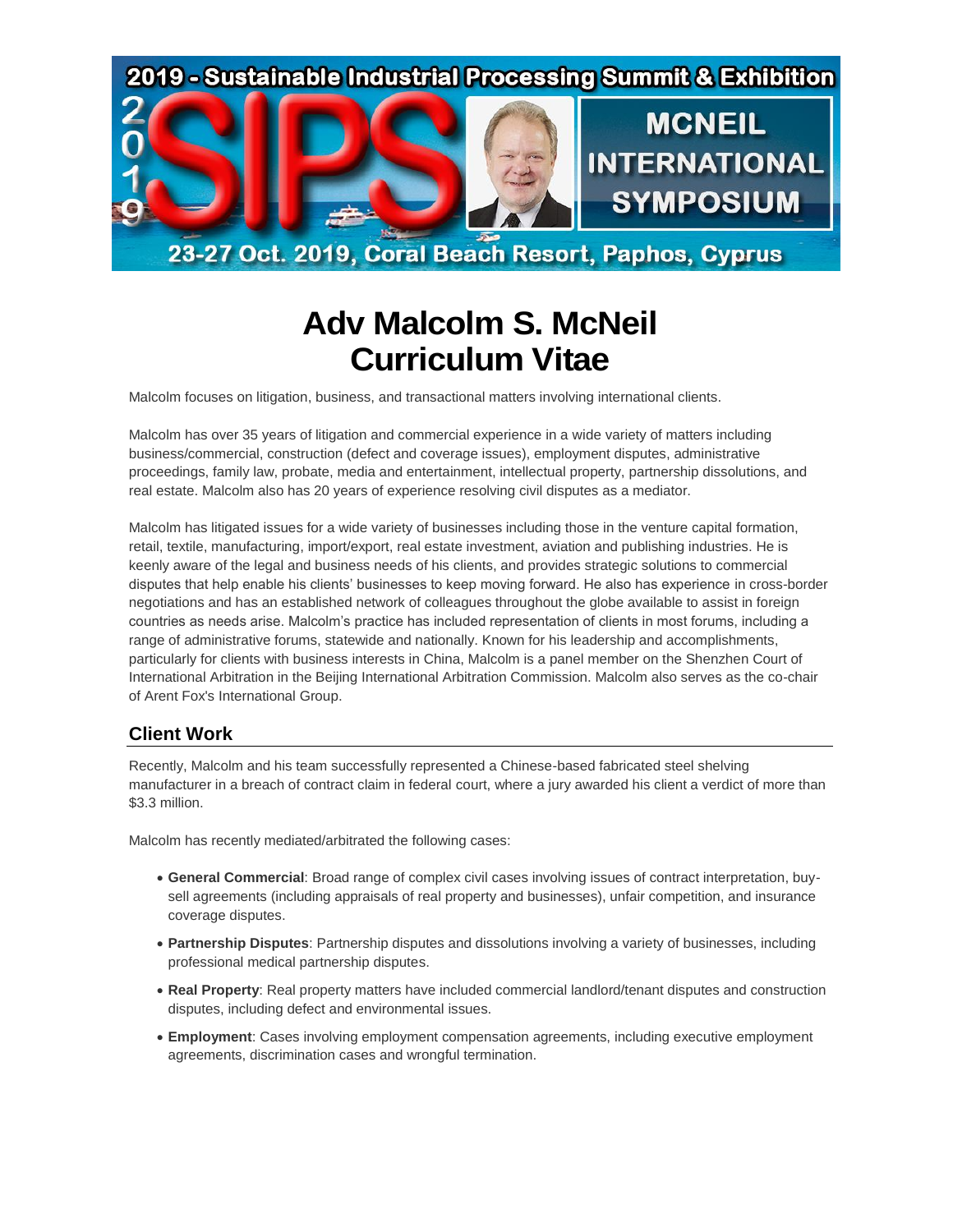#### **Previous Work**

Prior to joining Arent Fox, Malcolm was the leader of the International Practice Group at a national law firm. He was also the principal in his own practice for 20 years focusing on an international base of clients located throughout Europe and Asia.

#### **Professional Activities**

- American Bar Association Section of International Law to the Beverly Hills Bar Association, Liaison
- American Bar Association Section of International Law, Vice Chair of the Northeast Asia, Japan & Korea **Committee**
- American Bar Association Section of International Law to the State Bar of California, Vice Chair of the Asia/Pacific Committee
- American Bar Association Section of International Law to the State Bar of California, Vice Chair of the International Mediation Committee
- American Bar Association Section of International Law to the State Bar of California, Steering Group Member International Trade Committee
- American Bar Association Section of International Law to the State Bar of California, Liaison
- American Bar Association, International Trade Committee, Senior Advisor
- State Bar of California Committee on Alternative Dispute Resolution, Member
- USC School of Law's Institute for Corporate Counsel, Advisory Board Member
- California Fashion Association, Advisory Board Member
- Beverly Hills Bar Association, Board of Governors Member
- Beverly Hills Bar Association Section of International Law to the State Bar of California, Liaison
- Beijing Arbitration Commission, Panel Arbitrator
- Shenzhen International Arbitration Association, Panel Arbitrator
- Fifth Harbin Arbitration Commission, Panel Arbitrator
- Hong Kong Association of Southern California, Director
- International Law Section, Los Angeles County Bar Association, Past Chair
- American Bar Association, China Committee Section on International Law, Co-Chair
- International Association of Young Lawyers (AIJA), Past President and Current Member
- International Bar Association (IBA), Member
- Inter-Pacific Bar Association (IPBA), Member
- Consumers Attorneys Association of Los Angeles, Member
- World Intellectual Property Organization (WIPO), Member
- Hollywood Chamber of Commerce, Member
- University of La Verne Law School, International Civil Litigation, Adjunct Professor